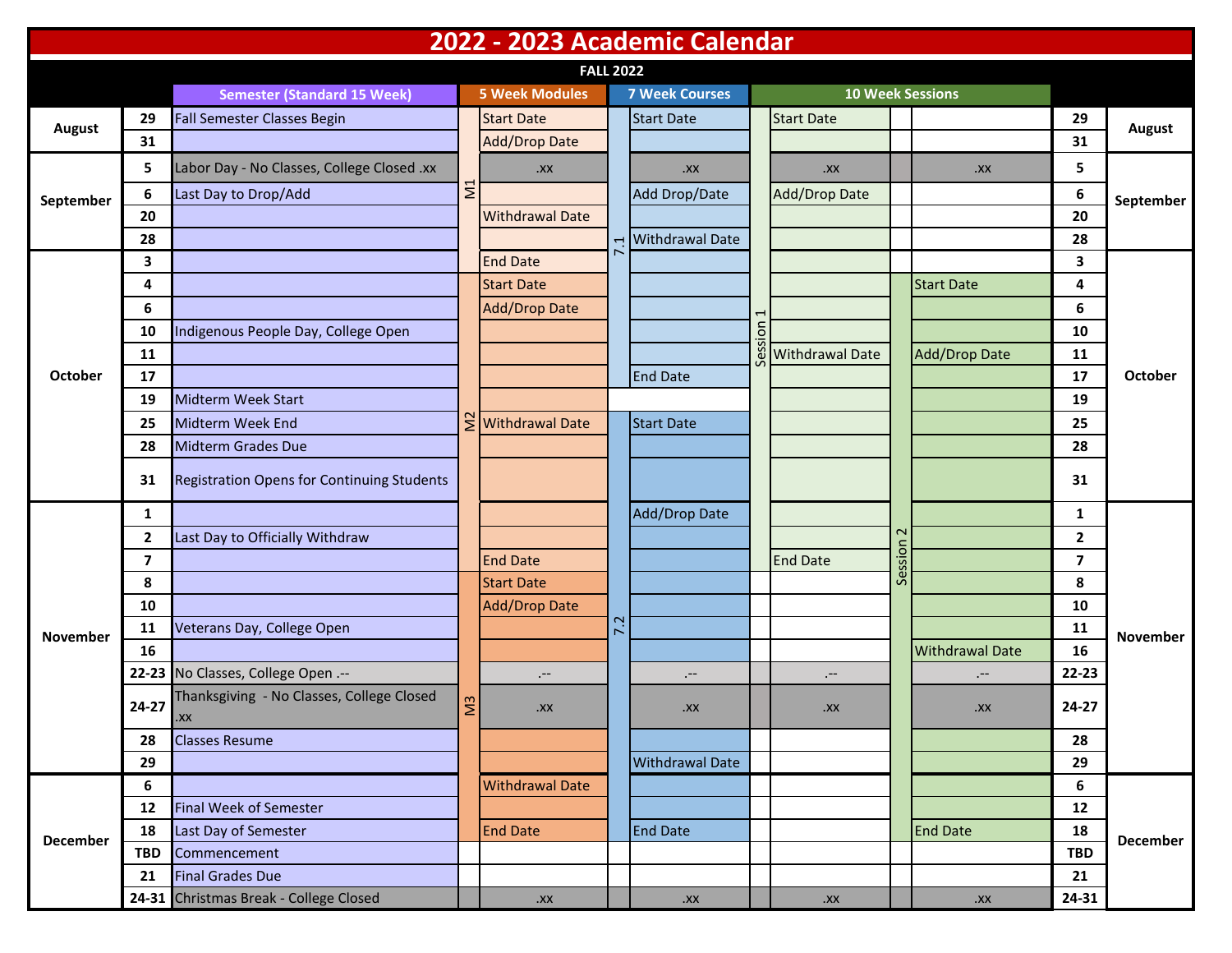|          |                |                                                       |                | <b>SPRING 2023</b>        |               |                        |         |                        |                              |                         |                         |              |
|----------|----------------|-------------------------------------------------------|----------------|---------------------------|---------------|------------------------|---------|------------------------|------------------------------|-------------------------|-------------------------|--------------|
|          |                | <b>Semester (Standard 15 Week)</b>                    |                | <b>5 Week Modules</b>     |               | <b>7 Week Courses</b>  |         |                        |                              | <b>10 Week Sessions</b> |                         |              |
|          | 1              | New Year's Day - College Closed .xx                   |                | $XX$ .                    |               | $XX$ .                 |         | XX.                    |                              | XX                      | $\mathbf{1}$            | January      |
| January  | 16             | Martin Luther King Jr. Day - College Closed<br>XX.    |                | XX.                       |               | $XX$ .                 |         | $XX$ .                 |                              | $XX$ .                  | 16                      |              |
|          | 23             | Spring Semester Classes Begin                         |                | <b>Start Date</b>         |               | <b>Start Date</b>      |         | <b>Start Date</b>      |                              |                         | 23                      |              |
|          | 25             |                                                       |                | <b>Add/Drop Date</b>      |               |                        |         |                        |                              |                         | 25                      |              |
|          | 30             | Last Day to Drop / Add                                |                |                           | Weeks         | Add/Drop Date          |         | Add/Drop Date          |                              |                         | 30                      |              |
|          | 14             |                                                       |                | <u> 동</u> Withdrawal Date |               |                        |         |                        |                              |                         | 14                      | February     |
|          | 20             | Presidents Day, College Open                          |                |                           |               |                        | Session |                        |                              |                         | 20                      |              |
| February | 21             |                                                       |                |                           |               | <b>Withdrawal Date</b> |         |                        |                              |                         | 21                      |              |
|          | 26             |                                                       | $\Sigma$       | <b>End Date</b>           |               |                        |         |                        |                              |                         | 26                      |              |
|          | 27             |                                                       |                | <b>Start Date</b>         |               |                        |         |                        |                              | <b>Start Date</b>       | 27                      |              |
|          | 1              |                                                       |                | <b>Add/Drop Date</b>      |               |                        |         |                        |                              |                         | $\mathbf{1}$            | March        |
|          | 6              |                                                       |                |                           |               |                        |         |                        |                              | <b>Add/Drop Date</b>    | $\boldsymbol{6}$        |              |
|          | $\overline{7}$ |                                                       |                |                           |               |                        |         | <b>Withdrawal Date</b> |                              |                         | $\overline{\mathbf{z}}$ |              |
|          | 12             |                                                       |                |                           |               | <b>End Date</b>        |         |                        |                              |                         | 12                      |              |
|          | 15             | Midterm Week Begins                                   |                |                           |               |                        |         |                        |                              |                         | 15                      |              |
| March    | 20             |                                                       |                |                           |               | <b>Start Date</b>      |         |                        |                              |                         | 20                      |              |
|          | 21             | Midterm Week End                                      |                | <b>Withdrawal Date</b>    |               |                        |         |                        |                              |                         | 21                      |              |
|          | 24             | <b>Midterm Grades Due</b>                             |                |                           |               |                        |         |                        |                              |                         | 24                      |              |
|          | 27             | <b>Registration Opens for Continuing Students</b>     |                |                           | Add/Drop Date |                        |         |                        | $\mathbf{\Omega}$<br>Session |                         | 27                      |              |
|          | 29             | Last Day to Officially Withdraw                       |                |                           |               |                        |         |                        |                              |                         | 29                      |              |
|          | $\overline{2}$ |                                                       |                | <b>End Date</b>           |               | <b>End Date</b>        |         |                        | $\overline{2}$               |                         |                         |              |
|          | $3 - 6$        | Spring Break - No Classes, College Open .--           |                | $. - -$                   | 7.2           | $. - -$                |         | $. - -$                |                              | $. - -$                 | $3-6$                   |              |
| April    | $7-9$          | Easter Observance - No Classes, College<br>Closed .xx |                | XX.                       | Weeks         | $XX$ .                 |         | $XX$ .                 |                              | $XX$ .                  | $7-9$                   | <b>April</b> |
|          | 10             | <b>Classes Resume</b>                                 | M <sup>3</sup> | <b>Start Date</b>         |               |                        |         |                        |                              |                         | 10                      |              |
|          | ${\bf 12}$     |                                                       |                | <b>Add/Drop Date</b>      |               |                        |         |                        |                              |                         | ${\bf 12}$              |              |
|          | 18             |                                                       |                |                           |               |                        |         |                        |                              | <b>Withdrawal Date</b>  | 18                      |              |
|          | 25             |                                                       |                |                           |               | <b>Withdrawal Date</b> |         |                        |                              |                         | 25                      |              |
| May      | $\overline{2}$ |                                                       |                | <b>Withdrawal Date</b>    |               |                        |         |                        |                              |                         | $\mathbf{2}$            |              |
|          | 8              | <b>Final Week of Semester</b>                         |                |                           |               |                        |         |                        |                              |                         | 8                       |              |
|          | 14             | Last Day of Semester                                  |                | <b>End Date</b>           |               | <b>End Date</b>        |         |                        |                              | <b>End Date</b>         | 14                      | May          |
|          | 17             | <b>Grades Due</b>                                     |                |                           |               |                        |         |                        |                              |                         | 17                      |              |
|          | <b>TBD</b>     | Commencement                                          |                |                           |               |                        |         |                        |                              |                         | <b>TBD</b>              |              |